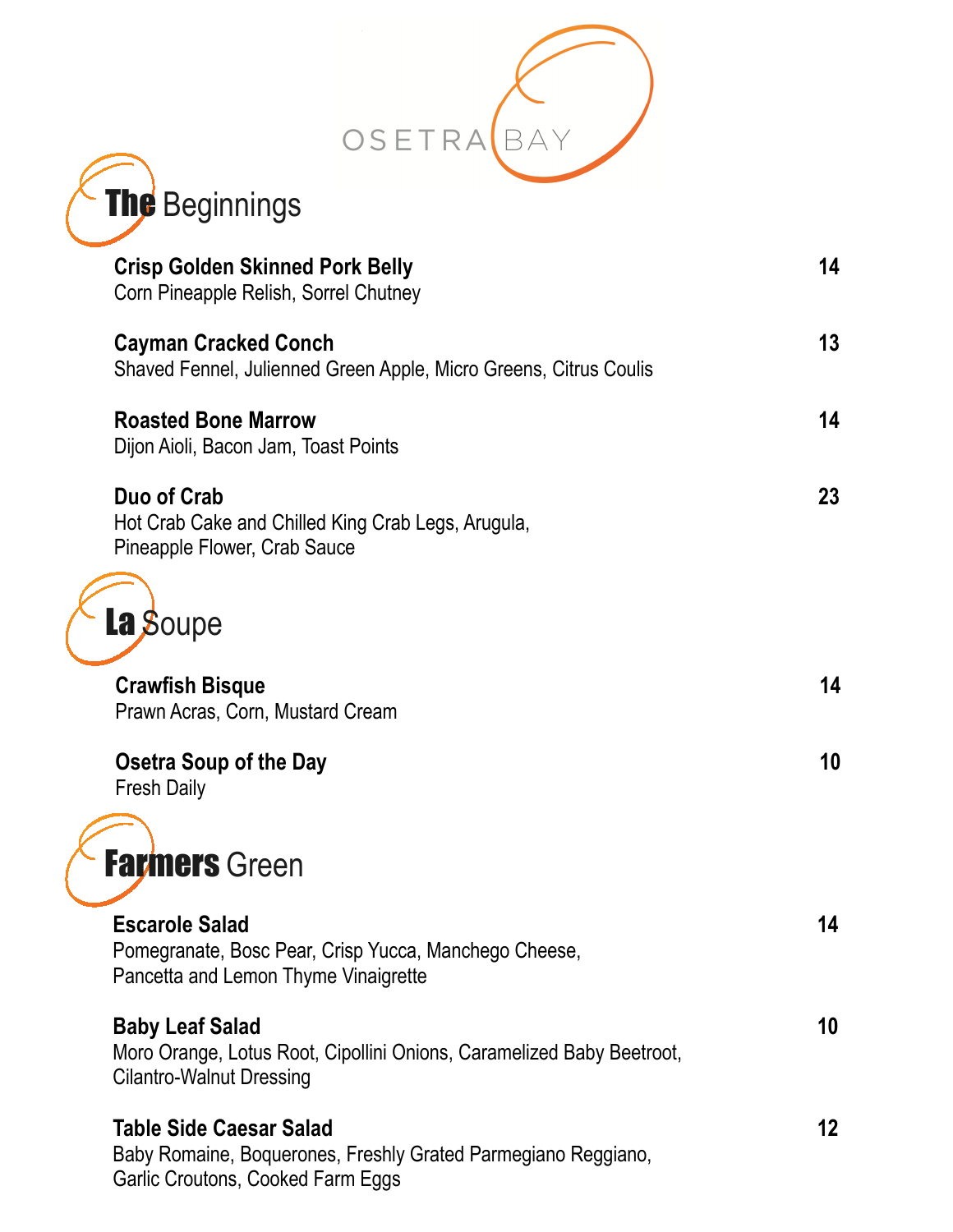

| <b>Carpaccio of Snapper</b><br>Blood Orange, Lemon, Verjus Coconut Oil, Pink Rock Salt                                            | 14                  |
|-----------------------------------------------------------------------------------------------------------------------------------|---------------------|
| <b>Tuna Tartare</b><br>Papaya, Oriental Cucumber, Avocado, Scotch Bonnet Powder,<br>Sesame Wafer, Soy Dressing                    | 16                  |
| <b>Ceviche</b><br><b>Evening Special</b>                                                                                          | <b>Market Price</b> |
| <b>From the Deep</b>                                                                                                              |                     |
| <b>Fillet of Yellowtail Snapper</b><br>Crab Stuffed, Sautéed Callaloo,<br>Seafood Beurre Blanc                                    | 36                  |
| <b>Jumbo Tiger Shrimp</b><br>Split and Grilled, Garlic Butter Sauce, Mini Greens                                                  | 54                  |
| <b>Seared Coffee Crusted Yellowfin Tuna</b><br>Wasabi Mash, Edamame Snow Peas, Roasted Red Pepper Sauce                           | 35                  |
| <b>Caribbean Hogfish</b><br>Crispy Skin Fillet, Cayman White Yam,<br>Caribbean Steamed Fish Sauce                                 | 32                  |
| <b>Osetra Bay Lobster (Baked)</b><br>Collops of Lobster, Island Spices, Onions, Tomatoes,<br><b>Brioche and Herb Crust</b>        | 48                  |
| <b>Penne Pasta with Baby Shrimp</b><br>Freshly Tossed, Arugula Basil Pesto, Heirloom Tomatoes,<br>Ricotta and Parmigiano-Reggiano | 30                  |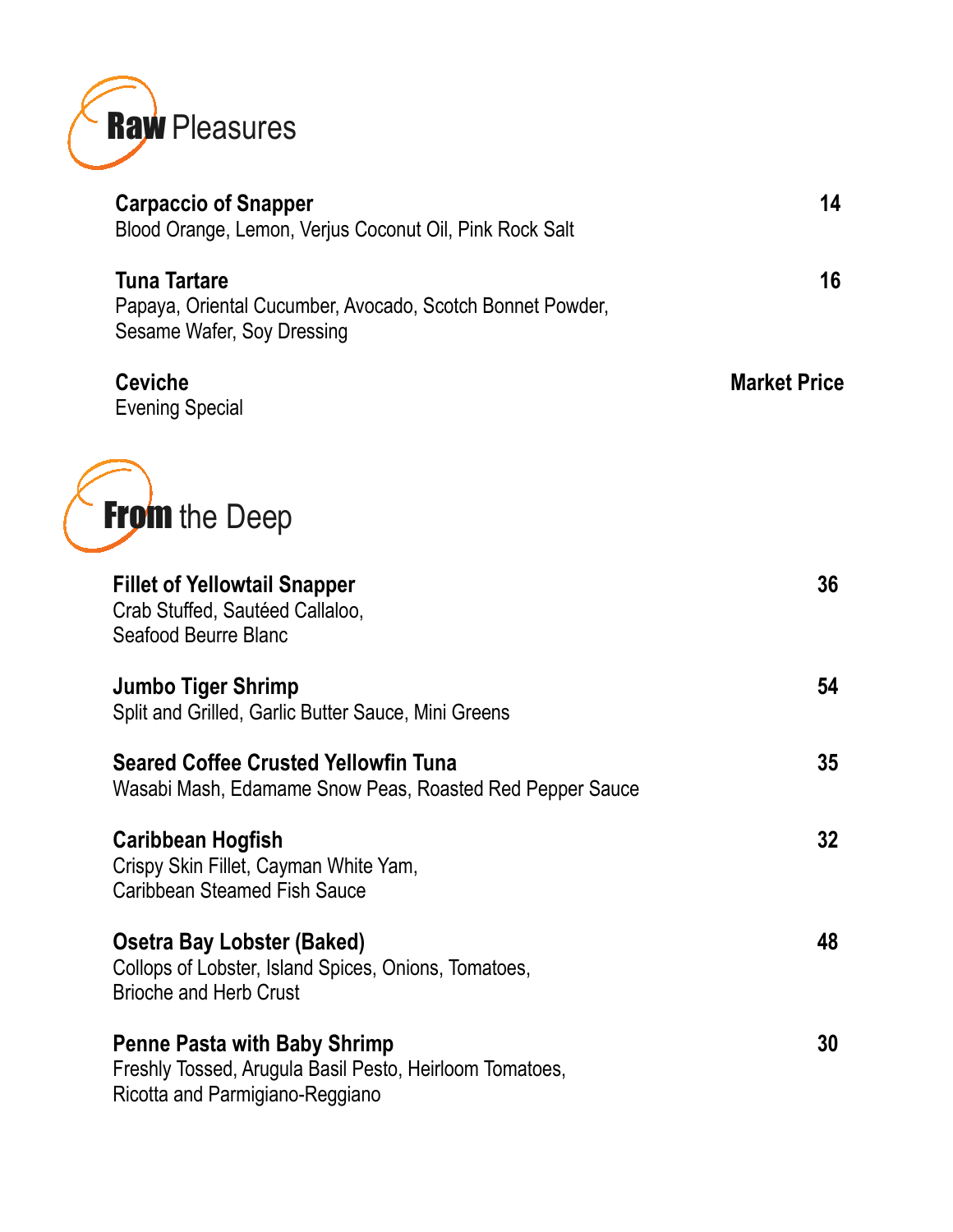

| <b>Grilled Minted Lamb Chops</b><br>Green Pea Mashed Potatoes, Baby Bok Choy, Pan Jus,<br><b>Guava Pepper Jelly</b> | 40 |
|---------------------------------------------------------------------------------------------------------------------|----|
| <b>Filet Mignon 8oz</b><br>Sautéed Onions and Mushrooms, Haricots Verts, Pont Neuf Potatoes                         | 44 |
| <b>Stoshus Chicken</b><br>Boned and Roasted, Sweet Potato Stuffing, Baby Vegetables,<br><b>Wild Orange Sauce</b>    | 30 |
| <b>USDA Prime Rib Eye 16oz</b><br>Dry Aged, Watercress Slaw, Pont Neuf Potatoes,<br><b>Truffle Oil</b>              | 48 |
| <b>Sides</b>                                                                                                        |    |
| <b>Steamed Asparagus</b>                                                                                            | 6  |
| <b>Steamed Broccoli</b>                                                                                             | 6  |
| <b>Sautéed Mushrooms</b>                                                                                            | 6  |
| <b>Sautéed Onions</b>                                                                                               | 6  |
| <b>Sautéed Garlic Spinach</b>                                                                                       | 6  |
| <b>Mashed Potatoes</b>                                                                                              | 6  |
| <b>Pont Neuf Potatoes</b>                                                                                           | 6  |
| <b>Side Salad</b>                                                                                                   | 6  |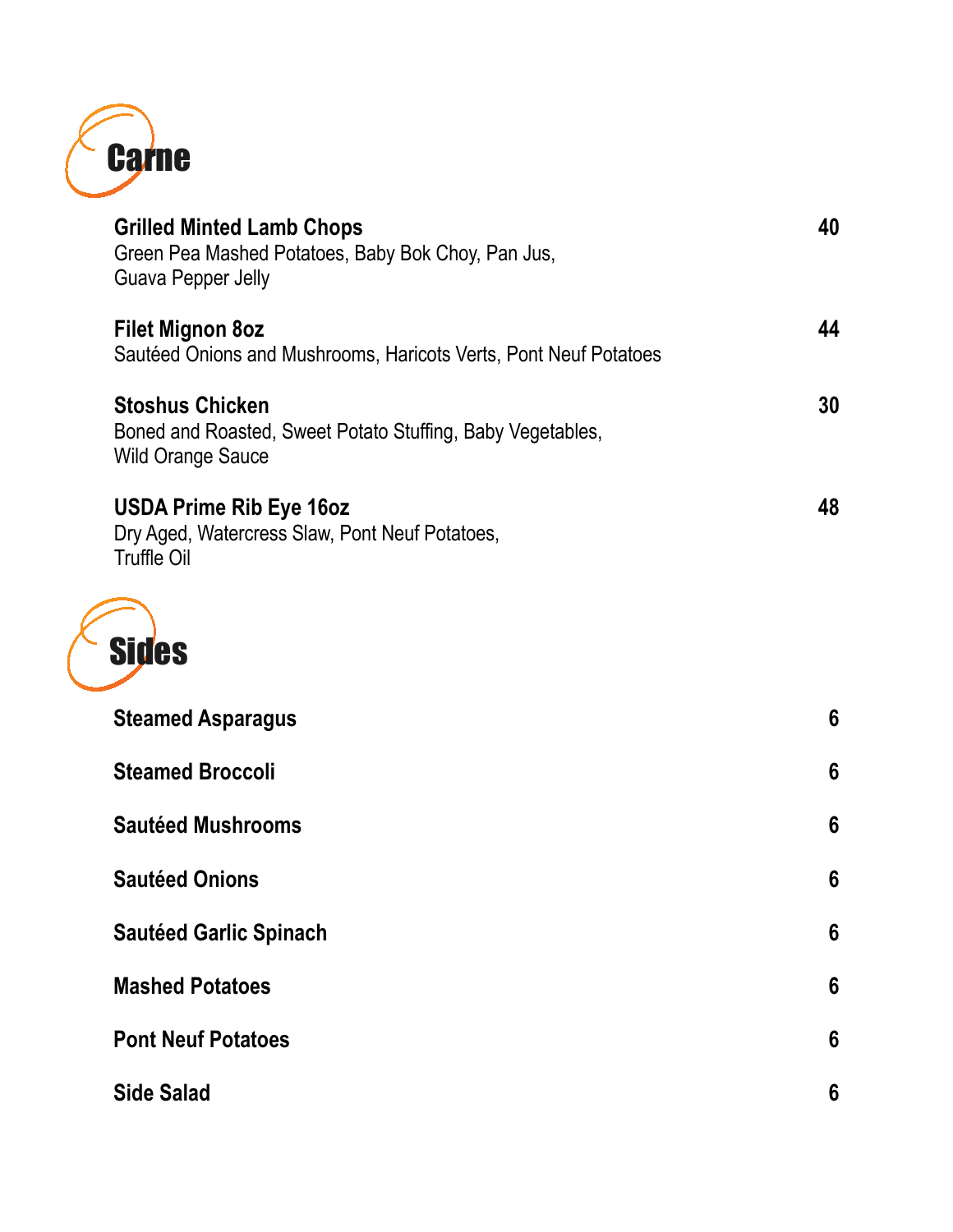| Caviar                                                                                                                     |         |
|----------------------------------------------------------------------------------------------------------------------------|---------|
| From The Caspian to the Caribbean served with Iced Vodka                                                                   |         |
| Amber Osetra 1.0oz<br>Russian Osetra Sturgeon   Medium Pearls, Karat Olive Color,<br>Lightly Salty, Smooth, Rich & Nutty   | 250     |
| Siberian Osetra 1oz<br>France, Aqua farmed, Baeri Sturgeon   Medium Pearls,<br>Grey Goldish Brown, Lingering Zest          | 250     |
| <b>Imperial Osetra 1oz</b><br>Russian Osetra Sturgeon   Large Pearls, Golden Color,<br>Lightly Salty, Creamy & Nutty       | 275     |
| <b>River Beluga 1oz</b><br>Russain Kaluga Sturgeon, Amur River   Firm Large Pearls,<br>Dark Grey, Buttery, Smooth & Subtle | 300     |
| <b>Finale</b>                                                                                                              |         |
| Pistachio Soufflé<br>Roasted Banana, Chocolate Ice-Cream                                                                   | 15      |
| Baked Alaska Flambé<br>Vanilla Ice-Cream, Berry Compote, Sponge Cake, Meringue                                             | 14      |
| <b>Local Coconut Cheesecake</b><br>Pineapple Gel, Compressed Pineapple                                                     | 10      |
| <b>Dark Chocolate Marquise</b><br>Vanilla Bean Chantilly, Mango Salsa, Honeycomb,<br>Raspberry Gel, White Chocolate        | $12 \,$ |
| <b>Artisan Cheese Board</b><br>Homemade Chutney, Fresh Fruits, Toasted Nuts, Crackers                                      | 12      |
| <b>Ice-Cream or Sorbet</b><br>Daily Flavours                                                                               | 8       |